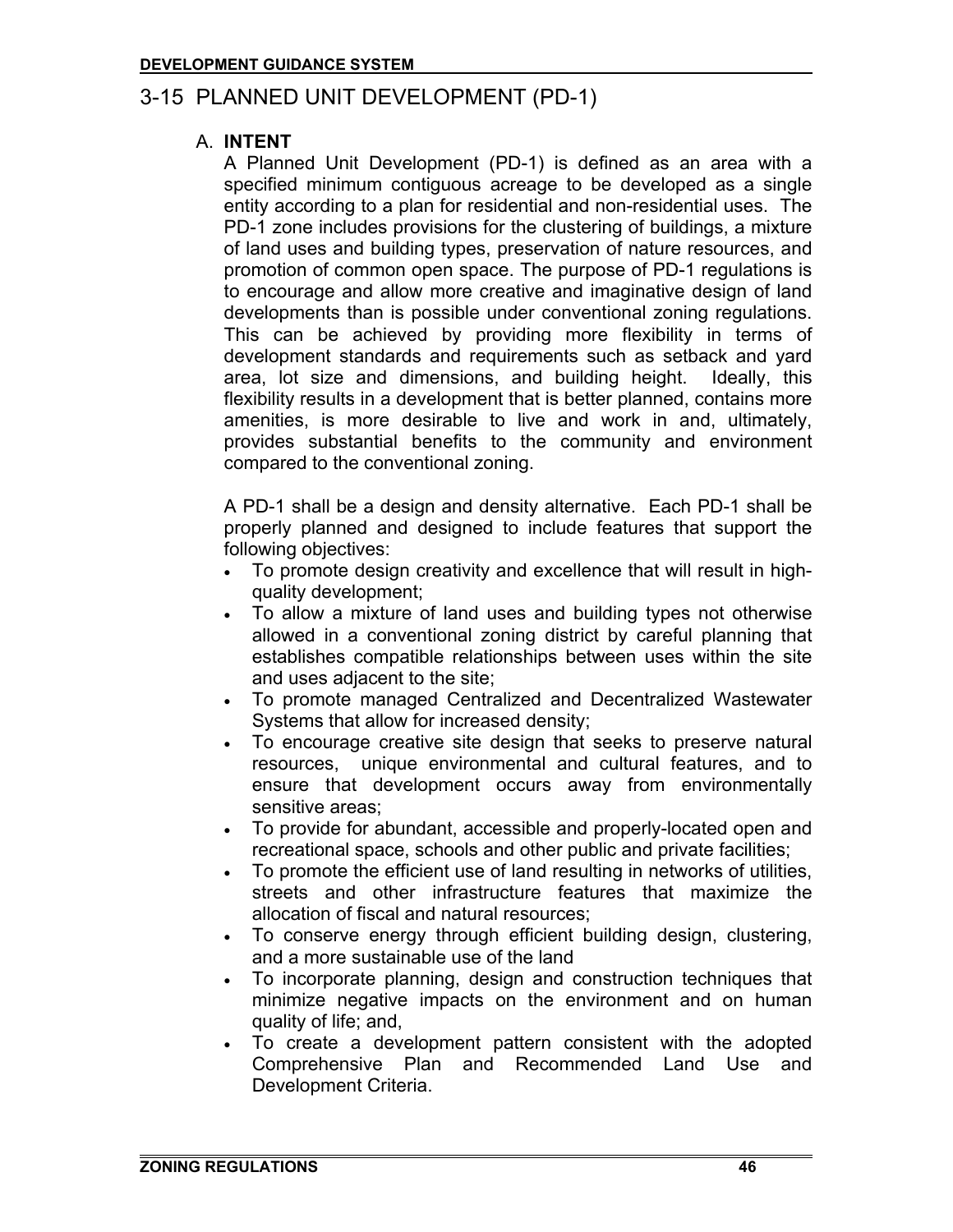## B. **GENERAL STANDARDS AND REQUIREMENTS**

The following are general standards and requirements for Planned Unit Developments:

- 1) Comprehensive Plan: A PD-1 should comply with the goals and objectives of the Comprehensive Plan.
- 2) Size and Ownership of Site: The minimum size of an area required for a PD-1 zone shall be no less than ten (10) contiguous acres under single ownership and/or unified control.
- 3) Mixed Use Development: A PD-1 shall generally have a mixed-use layout (a combination of a variety of residential housing types, varying density levels, and commercial, institutional and/or recreational uses).
- 4) Compatibility: Measures shall be taken to assure compatibility with adjacent sites to include perimeter landscaping, a buffer or increased building setbacks.
- 5) Open Space: A minimum of ten percent (10%) of the land area should be set aside for Common Open Space.
	- a. Open Space shall be distributed equitably throughout the PD-1 for easy access by all residents or property owners;
	- b. Open Space restrictions or easement shall be permanent;
	- c. Amenities for community use shall be provided within the Open Space (may include: sidewalks, trails, recreational facilities, street trees, playgrounds, bus shelters and/or cluster mailboxes, etc).
- 6) Preservation of Natural Resources and Existing Site Features: To the greatest extent possible, natural resources and existing site features should be preserved, protected and incorporated into the project design. Such resources and features should include: Historic sites and Archeological sites, , Cemeteries, Existing Significant Trees, Unique Habitats, Mature Woodlands, 100-Year Floodplains, Water Features and Water Bodies.
- 7) Signage: A PD-1 may establish alternative signage standards in lieu of the current Signage Regulations. A consistent signage theme shall be provided within a PD-1.
- 8) Roads: All roads shall be constructed in accordance with the requirements and standards in the Hardin County Subdivision Regulations.

# C. **USES PERMITTED AND PROHIBITED**

Most uses or mixture of uses may be approved within a PD-1, provided that uses within the site are compatible and not injurious to the adjacent neighborhood or otherwise detrimental to the public health, safety or general welfare. Only the specific uses proposed in an approved application and shown on the Master Plan shall be allowed in the PD-1 zone.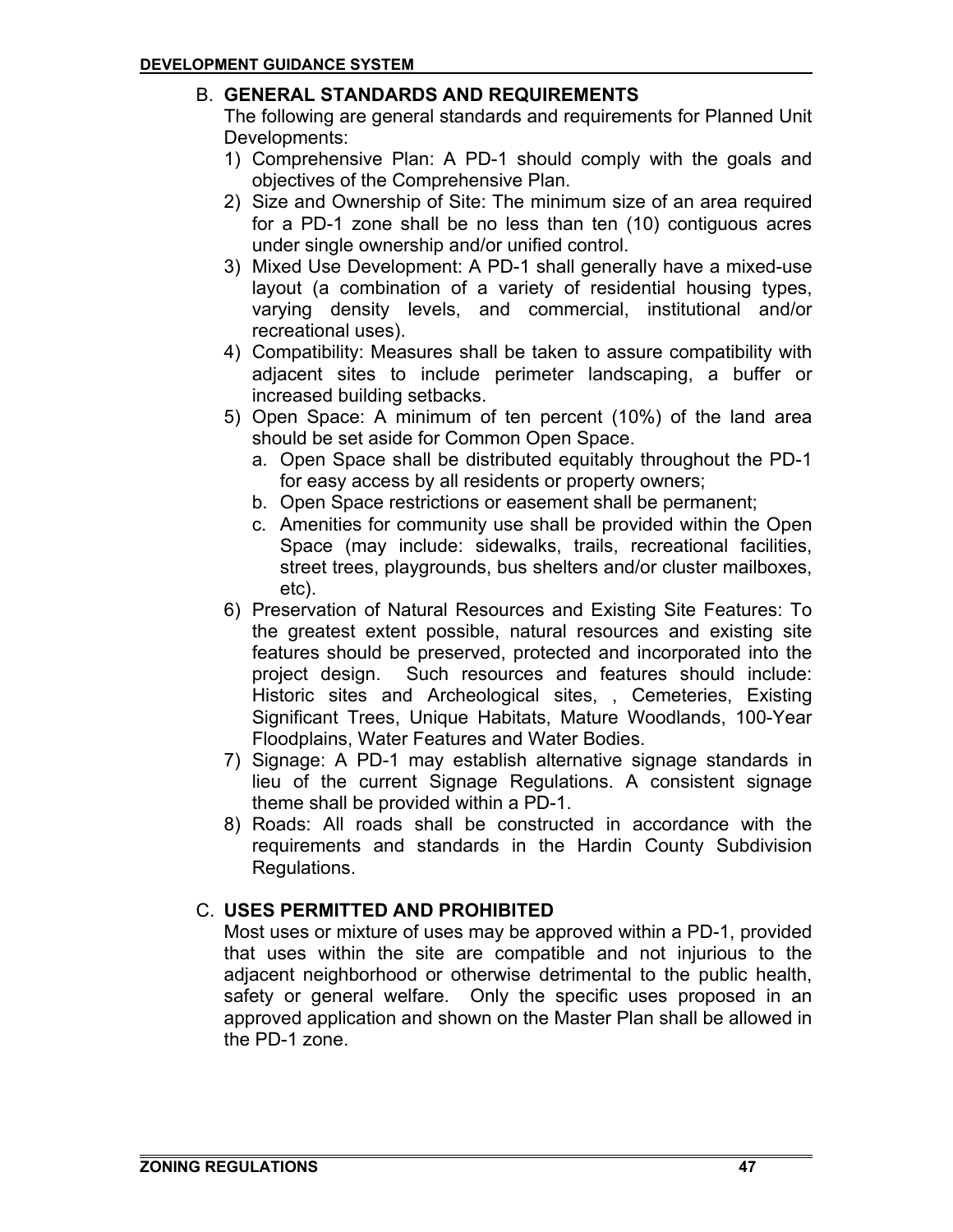### D. **PROCEDURES**

A PD-1 approval includes three (3) steps. The first step is to secure approval of the Master Plan from the Commission in the form of a Zoning Map Amendment. The second step, Development or Site Plan Review (can substitute the Preliminary Plat for Subdivisions), may cover an entire development site or a section of the development and is approved by the Director. The final step, consisting of the review and approval of Street and Drainage Plans and Record Plat, as required under the Subdivision Regulations and as approved by the County Engineer and the Director before any building permits can be issued.

### E. **MASTER PLAN – PLANNED UNIT DEVELOPMENT (PD-1)**

Projects developed under the PD-1 require the submission of a Master Plan for review and approval by the Commission. The Master Plan is submitted at the time of a map amendment request for this special zoning designation. The Master Plan shall be prepared according to the following requirements:

**Content of Master Plan** Required plan information shall be as follows (unless certain items are waived by the Commission):

- 1. A Professional Engineer, Land Surveyor, Architect or Landscape Architect shall prepare all plans. All plans shall be prepared by using an engineering drafting scale and shall be a minimum size of 11"x17". The plan's scale shall be approved by the Commission upon submission but typically should be 1"=100' or less, unless otherwise approved.
- 2. The title block shall be placed on the bottom right corner of the sheet and shall contain the plan name, preceded by the words "Master Plan For (name of development)" with a written and graphic scale, north arrow, the name and address of the developer and plan preparer, the development address, deed book, page number and the PVA Map Parcel Number.
- 3. The boundary of the subject property, its record plat designation (if available) and a record plat name and lot number or owner's name(s), deed book and page number of all adjoining properties.
- 4. A vicinity map, oriented in the same direction as the design scheme.
- 5. Zoning classification of all abutting properties, including those across any street, railroad or public way.
- 6. Location, pavement width and right-of-way of any proposed or existing streets within or abutting the subject property.
- 7. Location of the various land uses involved in the project, including type of use, total area for each use and overall density designation.